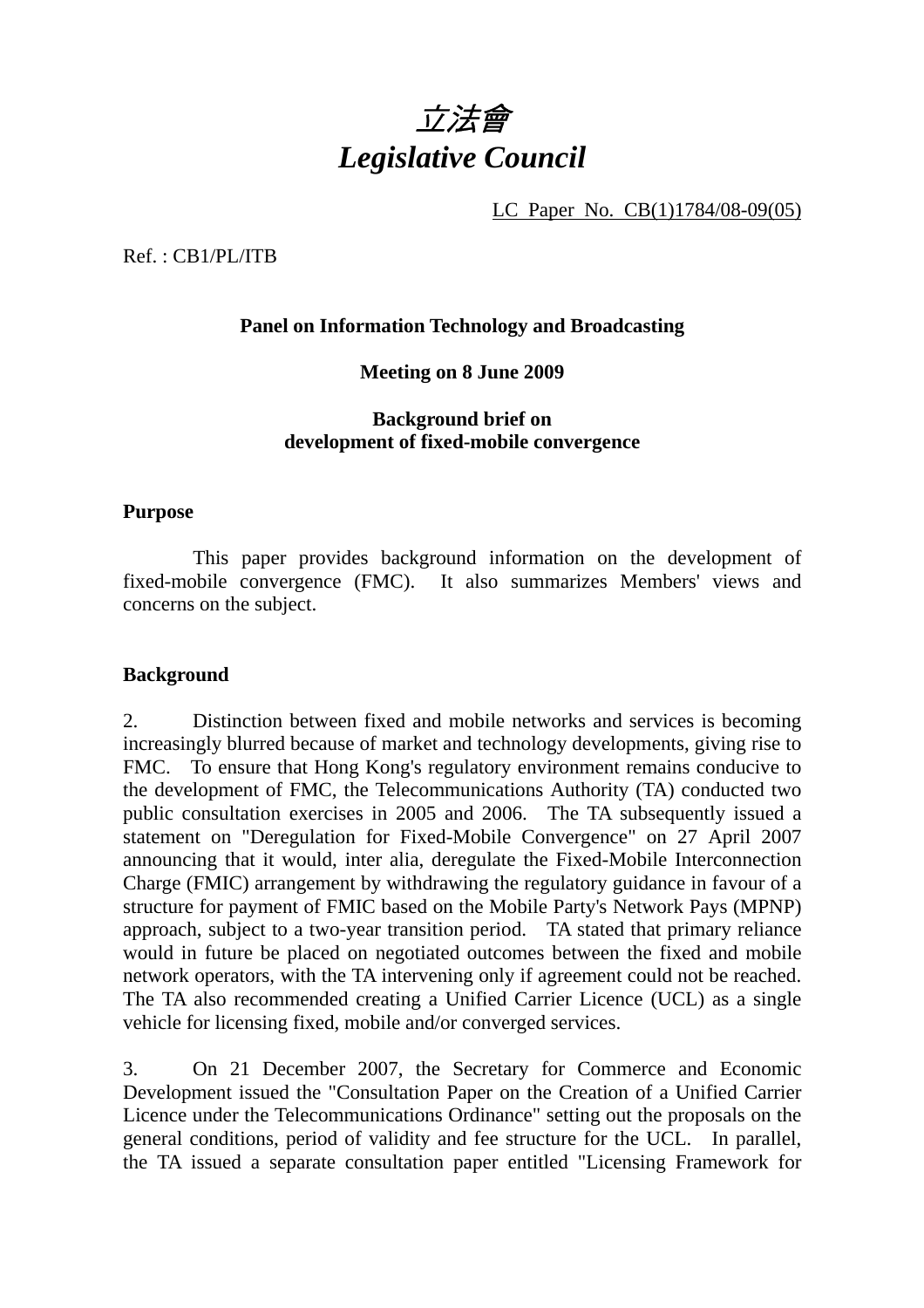Unified Carrier Licence" covering the special conditions proposed to be attached to the UCL, the general approach for granting a UCL under different scenarios and the arrangement for migration of existing carrier licences to UCLs. The Administration also briefed the Panel on Information Technology and Broadcasting (the Panel) at the Panel meetings on the proposals and the consultation findings respectively on 14 January and 13 May 2008.

4. To enable the introduction of the UCL, the Telecommunications (Carrier Licences) (Amendment) Regulation 2008 and the Telecommunications (Level of Spectrum Utilization Fees) (Second Generation Mobile Services) (Amendment) Regulation 2008 under the Telecommunications Ordinance (TO) (Cap. 106) were gazetted on 16 May 2008 and tabled at the Legislative Council meeting on 21 May 2008. The regulations aimed to facilitate the use of the UCL as the licensing vehicle for the broadband wireless access (BWA) service to tie in with the auction of BWA spectrum in the fourth quarter of 2008. A subcommittee was formed to study the two amendment Regulations which came into operation on 1 August 2008.

# **Previous discussions**

## Fixed-mobile interconnection charging arrangement

5. Panel members in general supported the introduction of the UCL and the deregulation of the existing regulatory guidance that favours the MPNP approach for the FMIC. On 11 June 2007, the Administration briefed the Panel on the review on the convergence of fixed and mobile communications services. Regarding the deregulation of the existing FMIC arrangement for network operators to negotiate freely interconnection charges and the withdrawal of regulatory guidance on interconnection links, some Panel members expressed concern that failure to reach agreement on the terms and conditions of interconnection through commercial negotiations would lead to disconnection, thus disrupting the smooth operation of the telecommunications market.

6. According to the Administration, network operators would have a two-year transition period to negotiate the terms and conditions of interconnection based on mutually acceptable settlement options during which the TA would closely monitor the situation. In the event that commercial negotiations failed to achieve mutually acceptable terms and conditions and there were indications that a market failure was likely to emerge, the TA would intervene and invoke the powers under the TO to make an order requiring network operators to take such action as the TA considered necessary. This was to secure the interconnection between particular networks or to continue connectivity to ensure efficient and reliable provision of telecommunications services pending an agreement between the network operators or a determination to be made by the TA. The network operators could then settle the connection charges subsequently. The Administration assured members that it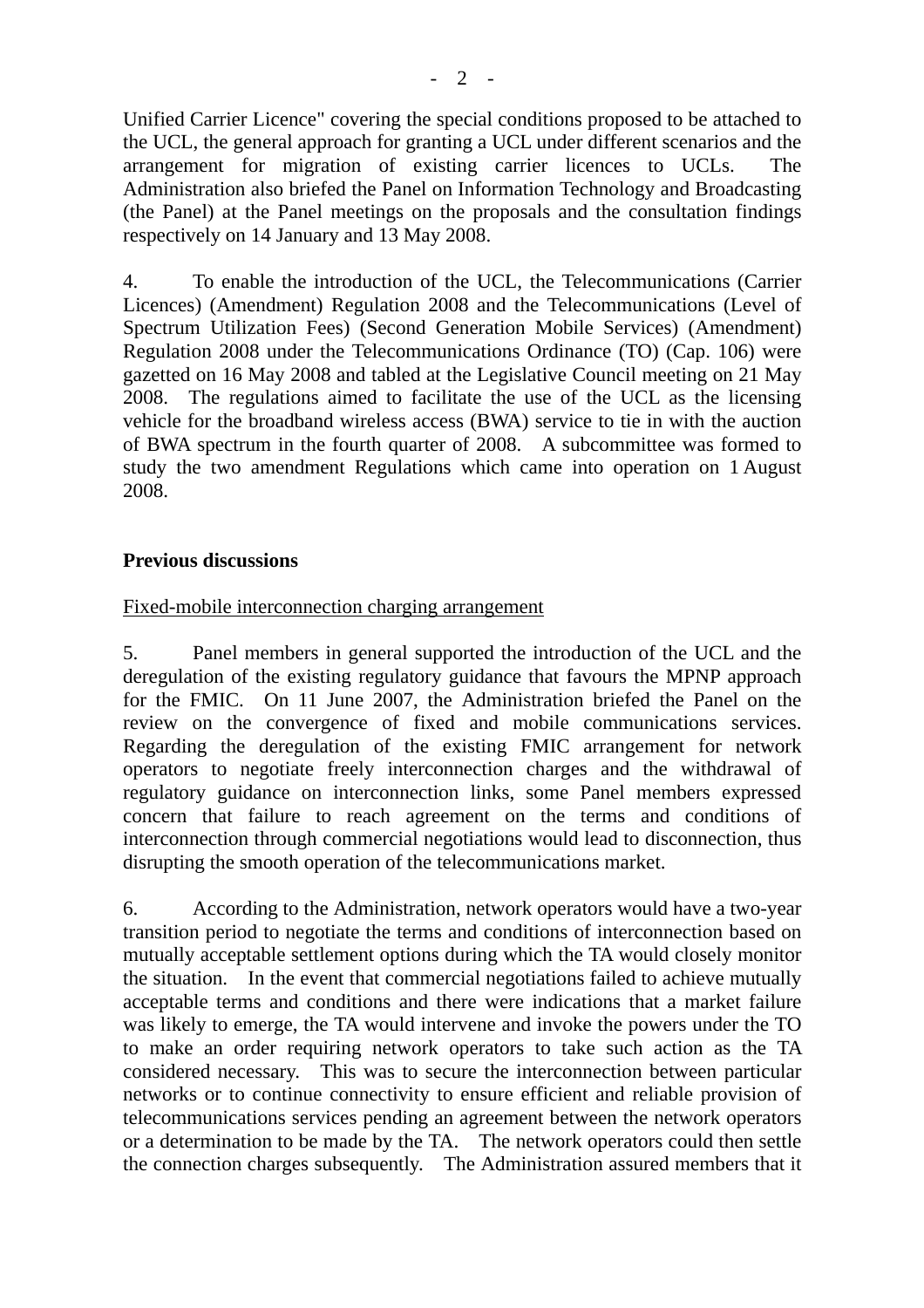would closely monitor the situation to preclude the occurrence of a market failure and to ensure that the situation was well under control.

## Introduction of the Unified Carrier Licence

7. The Subcommittee to study the two Regulations concerning the UCL and the second generation mobile services (paragraph 4 refers) noted that the utilization rate of allocated numbers was about 60% for both fixed and mobile operators. The number fee would be introduced under the UCL from August 2008 regardless whether the number had been assigned to end users or not. This would provide financial incentive for operators to return idle numbers to the Office of the Telecommunications Authority (OFTA) to reduce their operating cost. The amount per number per annum was a relatively small portion and was revenue-netural on the part of OFTA. The Subcommittee considered that the imposition of the number fee was a policy change which would have significant implications to operators and their existing users. In taking forward the proposal, the Administration should review the UCL regime and study whether the number fee had achieved its intended purpose of prolonging the current 8-digit numbering plan three years after its commencement. The Subcommittee therefore requested the Administration to report to the Panel on the outcome of the review.

8. The Subcommittee also noted that OFTA had set up a Working Group on Numbering Issues, with participation of various stakeholders (including operators, vendors, the Consumer Council, Hong Kong Telecommunications Users Group and the Hong Kong Institution of Engineers) to examine administrative measures for improving number utilization. As the introduction of the proposed financial and administrative measures to increase the utilization rate of numbers would enable the reclamation of idle numbers, thereby prolonging the current numbering plan to beyond 2026, the Subcommittee requested the Administration to provide the Panel with detailed statistics on the utilization rate of numbers allocated to operators, after a conclusion had been reached between OFTA and operators on the definition of idle numbers.

9. Noting the progress of the proposal to implement Fixed Mobile Number Portability (FMNP) and its implications on the UCL, some members of the Subcommittee considered that the advantage of FMNP should be advocated as it could prolong the life span of the current numbering plan.

10. According to the Administration, cross porting of fixed and mobile numbers would pool together the number resources for better utilization and might prolong the 8-digit numbering plan. At present, numbers could be transferred between fixed networks and between mobile networks, but not between fixed and mobile networks. Pursuant to the TA's Statement dated 27 April 2007, a market research to assess the consumers' demand for FMNP was conducted, results of which were being analyzed. The initial findings were that consumers were concerned about how to differentiate fixed and mobile telephone numbers and to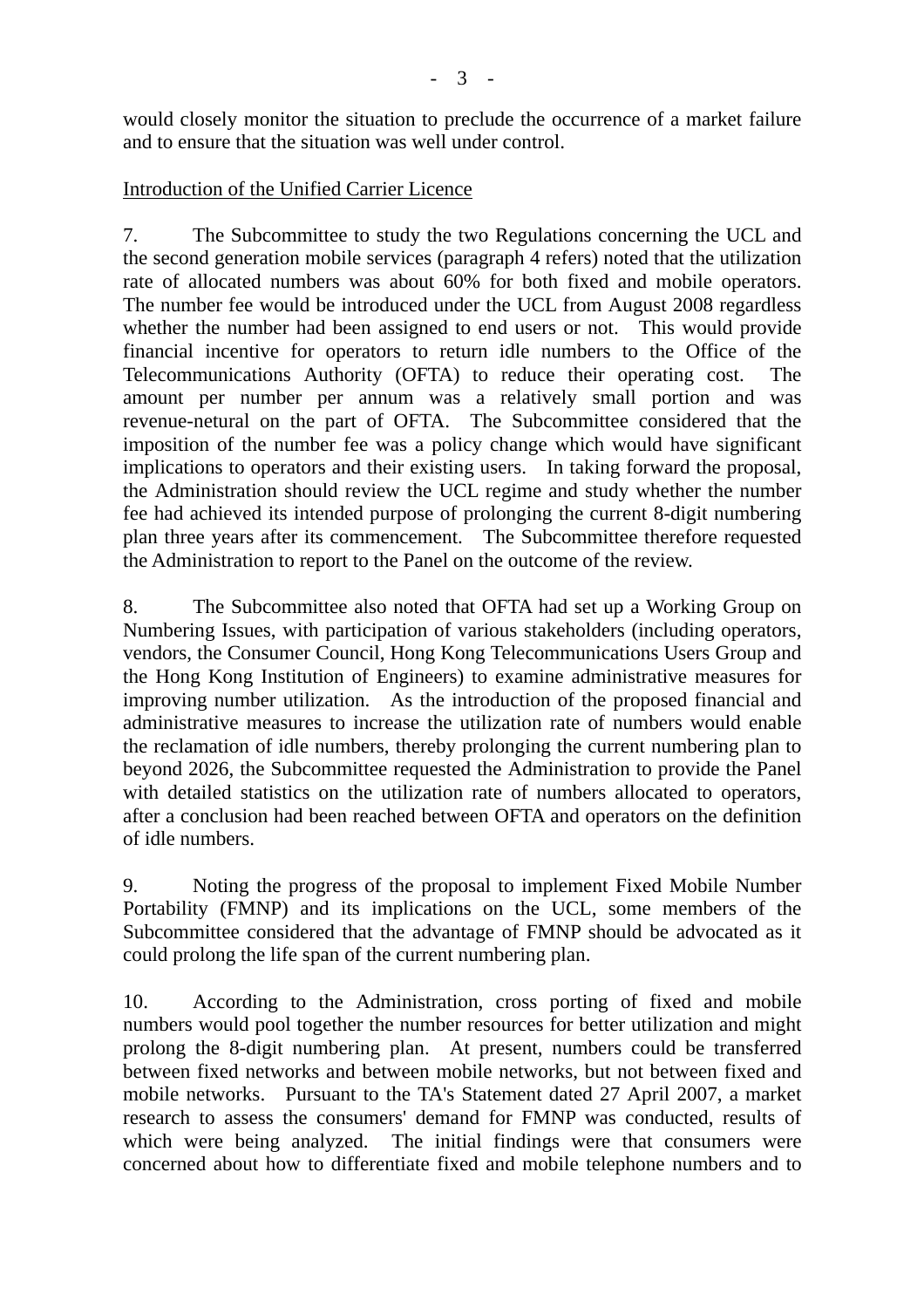port a telephone number for multiple users. Nevertheless, the feasibility to introduce FMNP should be handled separately from the UCL.

## **Latest position**

11. The Administration will update the Panel on the implementation of the initiatives to facilitate FMC, including the withdrawal of regulatory guidance for the FMIC, the implementation of the UCL and further examination of implementing FMNP, at the Panel meeting on 8 June 2009.

## **Relevant papers**

Information paper provided by the Administration for the Information Technology and Broadcasting Panel meeting on 11 June 2007

http://www.legco.gov.hk/yr06-07/english/panels/itb/papers/itb0611cb1-1831-14-e.p df

Background brief prepared by the Legislative Council Secretariat for the Information Technology and Broadcasting Panel meeting on 11 June 2007 http://www.legco.gov.hk/yr06-07/english/panels/itb/papers/itb0611cb1-1831-15-e.p df

Minutes of Information Technology and Broadcasting Panel meeting on 11 June 2007

http://www.legco.gov.hk/yr06-07/english/panels/itb/minutes/itb070611.pdf

Information paper provided by the Administration for the Information Technology and Broadcasting Panel meeting on 14 January 2008 http://www.legco.gov.hk/yr07-08/english/panels/itb/papers/itb0114cb1-544-3-e.pdf

Minutes of Information Technology and Broadcasting Panel meeting on 14 January 2008

http://www.legco.gov.hk/yr07-08/english/panels/itb/minutes/itb080114.pdf

Information paper provided by the Administration for the Information Technology and Broadcasting Panel meeting on 13 May 2008 http://www.legco.gov.hk/yr07-08/english/panels/itb/papers/itb0513cb1-1456-6-e.pdf

# Minutes of Information Technology and Broadcasting Panel meeting on 13 May 2008

http://www.legco.gov.hk/yr07-08/english/panels/itb/minutes/itb080513.pdf